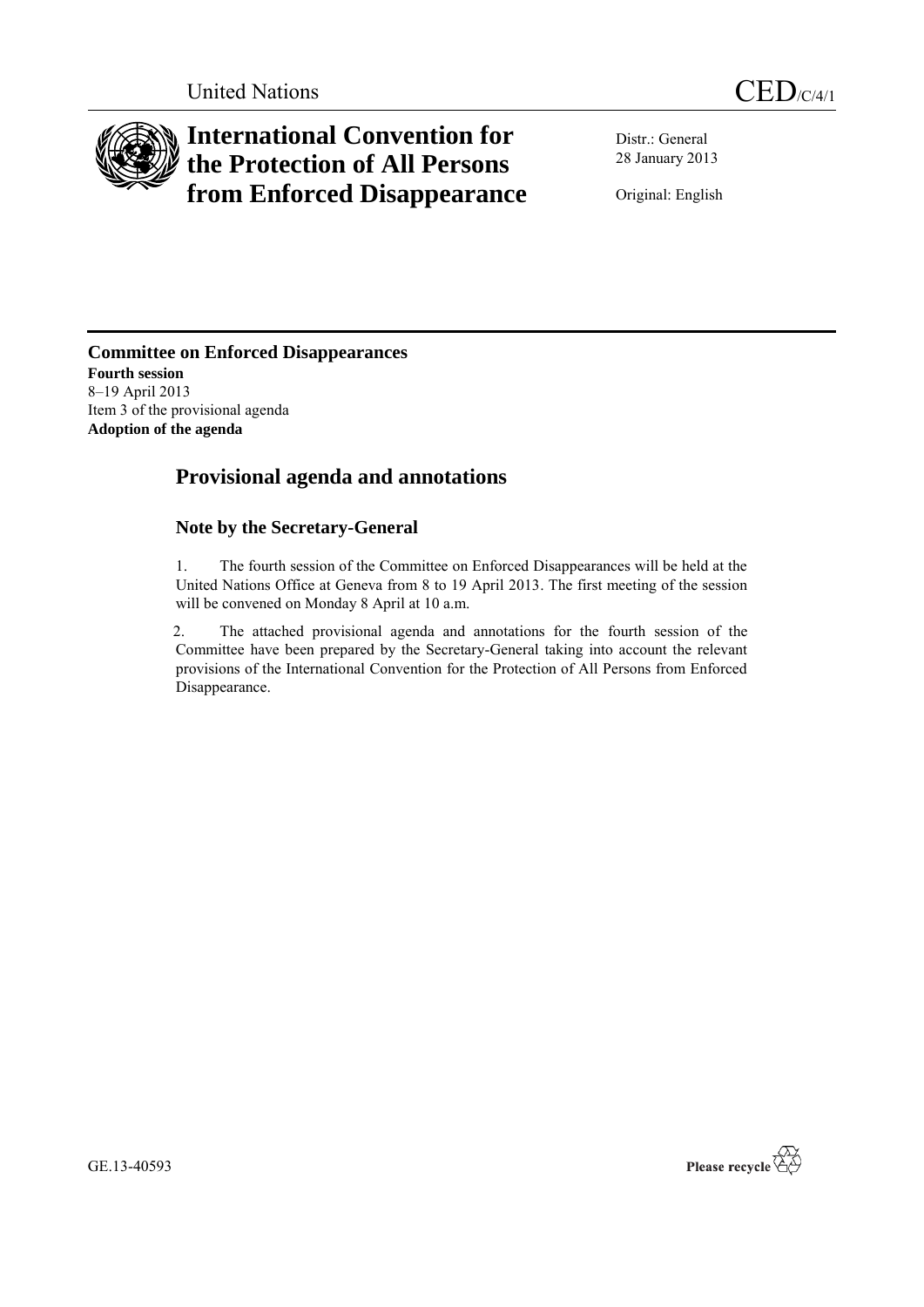# **Provisional agenda**

- 1. Opening of the fourth session.
- 2. Minute of silence in remembrance of victims of enforced disappearances.
- 3. Adoption of the agenda.
- 4. Communications, requests for urgent actions and information received by the Committee.
- 5. Matters related to the methods of work of the Committee:
	- (a) Methods of work related to articles 32, 33 and 34 of the Convention;
	- (b) Interaction with relevant stakeholders;
	- (c) Ratification strategy and other matters.
- 6. Consideration of reports of States parties to the Convention.
- 7. Thematic discussion on the principle of non-refoulement, expulsion and extradition under article 16 of the Convention (continued).
- 8. Meeting with Member States of the United Nations.
- 9. Meeting with United Nations agencies and mechanisms, and intergovernmental organizations.
- 10. Meeting with national human rights institutions.
- 11. Meeting with non-governmental organizations and other stakeholders.
- 12. Report of the Committee to the General Assembly at its sixty-eighth session.
- 13. Provisional agenda for the fifth session.
- 14. Treaty body strengthening update.

# **Annotations**

#### **1. Opening of the session**

The fourth session of the Committee will be opened by the United Nations High Commissioner for Human Rights or her representative.

#### **2. Minute of silence in remembrance of victims of enforced disappearances**

The Committee will hold a minute of silence in remembrance of victims of enforced disappearances.

#### **3. Adoption of the agenda**

The Committee will consider and adopt the agenda for its fourth session.

#### **4. Communications, requests for urgent actions and information received by the Committee**

The Committee will consider any communication, request for urgent action and information it has received in relation to articles 30–34 of the Convention.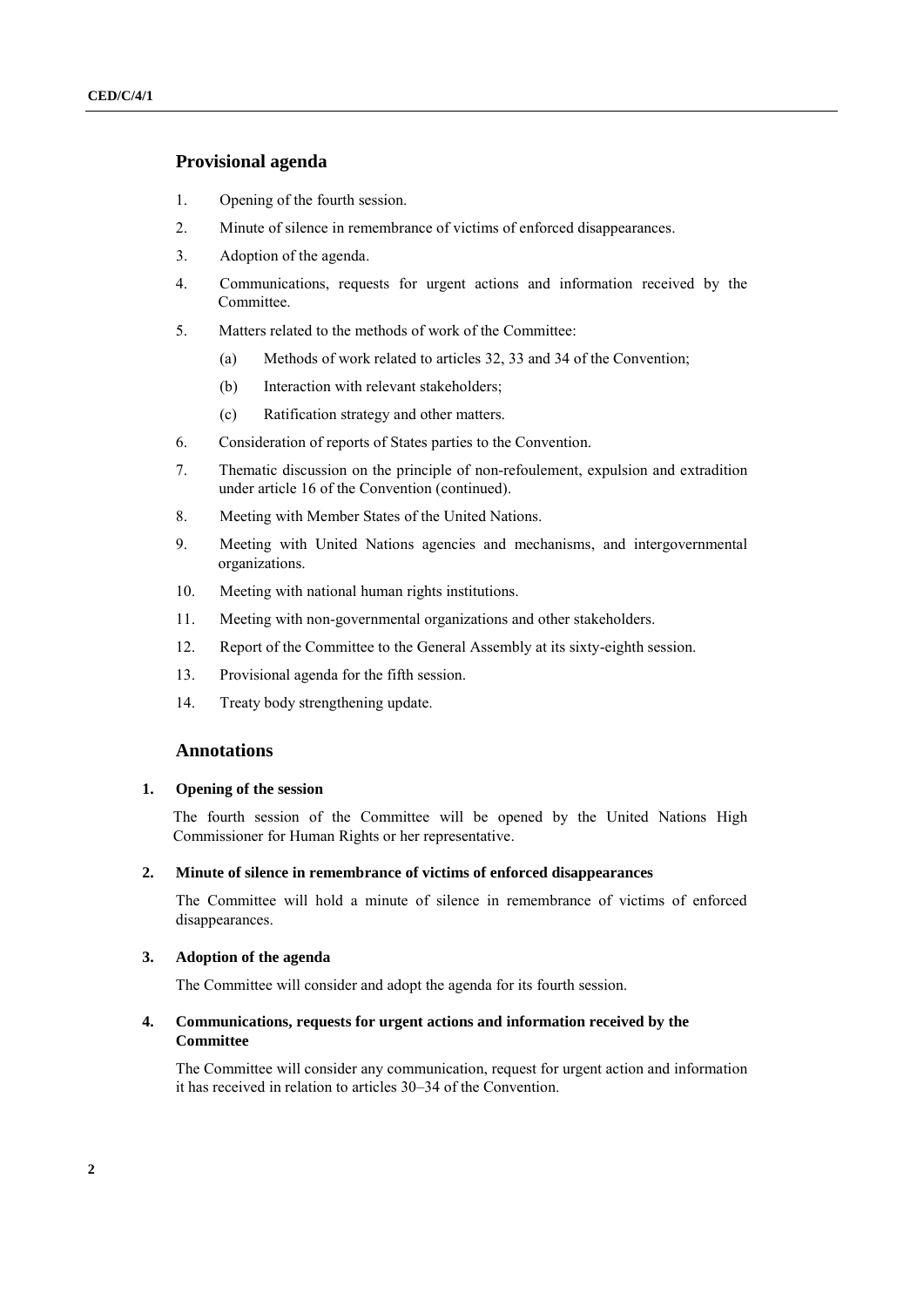#### **5. Matters related to the methods of work of the Committee**

Under this item, the Committee will, inter alia, discuss: (a) methods of work with regard to its activities under articles 32, 33 and 34 of the Convention; (b) interaction with relevant stakeholders; and (c) the strategy to encourage States to ratify the Convention and other matters.

#### **6. Consideration of reports of States parties to the Convention**

The Committee will consider during the fourth session the reports by Uruguay and France, submitted pursuant to article 29, paragraph 1, of the Convention.

A tentative timetable for the consideration of reports at the fourth session, prepared in consultation with the Committee, is given below:

Uruguay (CED/C/URY/1) on Tuesday 9 April 2013, p.m., and Wednesday 10 April 2013, a.m.

France (CED/C/FRA/1) on Thursday 11 April 2013, p.m., and Friday 12 April 2013, a.m.

In accordance with rule 51 of the Committee's rules of procedure, the Secretary-General has informed the States parties concerned of the dates on which their respective reports are scheduled for consideration by the Committee at its fourth session.

#### **7. Thematic discussion**

Under this item, the Committee will continue to discuss in closed session a topic which it considers deserving of special attention, specifically, the principles of non-refoulement, expulsion and extradition under article 16 of the Convention. This theme is of relevance to the Committee's work and may be the subject of future days of general discussion or future general comments.

#### **8. Meeting with Member States of the United Nations**

The Committee will hold a meeting with States Parties to the Convention, States signatories to the Convention and other Member States of the United Nations to discuss with them relevant topics under the Convention.

#### **9. Meeting with United Nations agencies and mechanisms, and intergovernmental organizations**

The Committee will meet with United Nations agencies and mechanisms, and intergovernmental organizations which work on issues related to enforced disappearance.

#### **10. Meeting with national human rights institutions**

The Committee will hold a meeting with national human rights institutions on matters related to the implementation of the Convention.

#### **11. Meeting with non-governmental organizations and other stakeholders**

The Committee will hold a meeting with non-governmental organizations and other stakeholders on matters related to the implementation of the Convention.

#### **12. Report of the Committee to the General Assembly at its sixty-eighth session**

In accordance with article 36, paragraph 1, of the Convention, the Committee shall submit an annual report to the General Assembly on the implementation of the Convention.